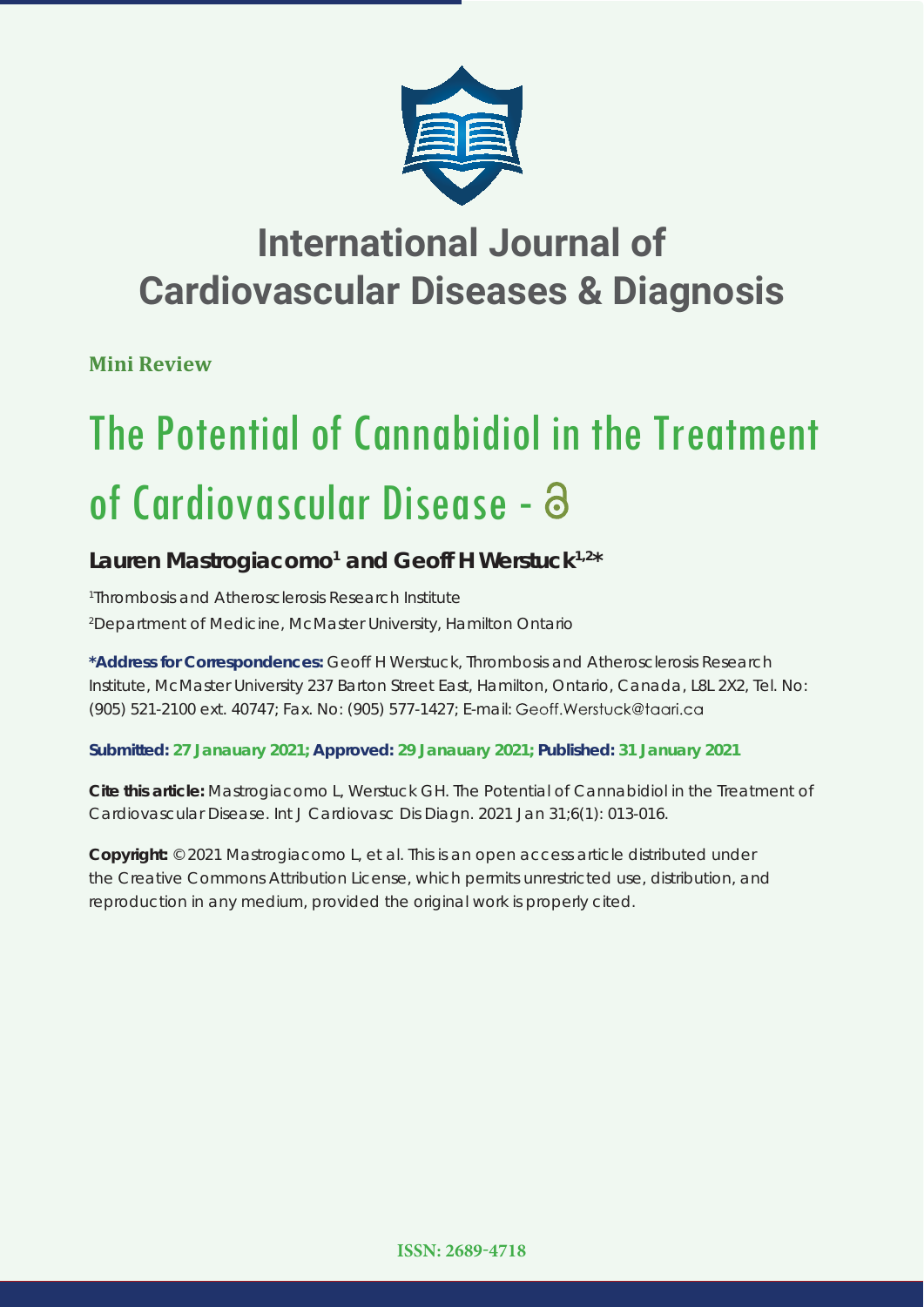#### **ABSTRACT**

Cannabidiol (CBD) is a naturally occurring compound extracted from the hemp plant, Cannabis sativa L. CBD is chemically similar to delta-9-tetrahydrocannabinol (THC) but does not have the same euphoric side effects. Previous studies have suggested that CBD has anti-inflammatory and cardio-protective properties, indicating that CBD may be a potential therapeutic option for cardiovascular diseases (CVD). While there has been a great deal of speculation about the medicinal value of this drug, actual research in the field of cardiovascular health is currently very limited. Investigations into the potential medicinal properties of CBD may uncover new therapeutic options for the treatment of CVD.

#### **CARDIOVASCULAR DISEASE (CVD)**

CVD is the leading cause of death worldwide  $[1]$ . The major underlying cause of CVD is atherosclerosis, a chronic inflammatory disease characterized by arterial plaque accumulation in the subendothelial layer, leading to narrowing of the artery. The progression of atherosclerosis can span decades and patients are generally asymptomatic before manifestation of clinical symptoms [2]. Risk factors associated with the development of atherosclerosis include hypertension, dyslipidemia, diabetes, stress, smoking and diet [3]. CVD risk factors induce endothelial injury [3,4] that results in the expression and/or presentation of cell surface receptors including, intracellular adhesion molecule 1 (ICAM1), vascular cell adhesion molecule 1 (VCAM1), P-selectin and E- selectin [5]. These surface receptors interact with circulating monocytes and initiate monocyte rolling and transmigration into the sub-endothelial layer[4]. When monocytes enter the sub-endothelial layer they differentiate into macrophages and internalize oxidized low-density lipoproteins forming lipid engorged macrophages called foam cells [4]. Foam cells can undergo apoptosis resulting in the formation of a lipid rich necrotic core in the vessel wall. As the necrotic core expands, the plaque is vulnerable to rupture [4].

Currently there is no cure for atherosclerosis and interventions mainly focus on controlling risk factors associated with atherosclerosis in order to slow its progression. Though generally effective, pharmaceutical interventions aimed at lowering cholesterol and blood pressure do not completely eliminate CVD risk and are often associated with undesirable side effects. CBD could represent an alternative treatment option.

#### **CANNABIDIOL (CBD)**

Plants have always been an important source of drug leads and novel drugs for the treatment of many different conditions and diseases. The hemp plant, Cannabis sativa L., was classified in 1975 and is commonly used for its euphoric mood altering effects [5]. Cannabis sativa L. contains phytocannabinoids, which are bioactive compounds extracted from the plant that are capable of interacting with cannabinoid receptors found on many different cell types [5]. Phytocannabinoids have recently gained a lot of attention for their potential medical properties and uses in western medicine [5]. To date, over 100 phytocannabinoids have been isolated from the Cannabis sativa L. plant [6]. The most abundant, well-known, and well-studied phytocannabinoid is tetrahydrocannabinol (THC) [7]. Although THC has been shown to help with conditions including multiple sclerosis [8], chronic pain [9] and chemotherapy-induced nausea [10], the drawback is its psychoactive effect. CBD is another abundant plant-derived phytocannabinoid isolated from Cannabis sativa L [11]*.* Structurally, CBD is very similar to THC, however it is devoid of the psychoactive symptoms making it a more

Administration approved Epidiolex, an oral CBD solution, as an anti-epileptic drug [12]. Many other medicinal properties of CBD are currently being examined. A major area of CBD research is focussed upon investigating the anti-inflammatory properties of CBD and its potential medicinal contribution to cardiovascular diseases [11,13]. CBD has also been shown to induce vasorelaxation in normotensive rat models[14] and human mesenteric arteries [15].

desirable pharmaceutical compound. In 2018, the Food and Drug

#### **CBD RECEPTORS IN THE ENDOCANNABI-NOID SYSTEM (ECS)**

There are two major G-protein coupled receptors for cannabinoids, cannabinoid receptor  $1$  (CB<sub>1</sub>) and cannabinoid receptor 2 (CB<sub>2</sub>) [16]. CB<sub>1</sub> is highly expressed in the central nervous system and to some extent in peripheral tissues.  $\rm CB_2$  is located in many peripheral tissues, including the cardiovascular system, and is also highly expressed in immune cells [16]. The endocannabinoid system (ECS) is a homeostatic regulator of many physiological systems in the body, including energy balance, appetite, pain-sensation, blood pressure, mood, embryogenesis, nausea and vomiting control, memory, learning and immune response [16]. CBD's association with cannabinoid receptors is not well defined, however, it is believed that CBD is a partial antagonist for  $\text{CB}_1$  and partial agonist for  $\text{CB}_2$ [17].  $CB_2$  was initially thought to be an optimal target for inhibiting atherosclerosis progression. However, genetic knockout of  $\mathrm{CB}_2$  did not affect the size of atherosclerotic plaques in high cholesterol diet fed low-density lipoprotein receptor knockout mouse model [18].

CBD can also interact with non- cannabinoid receptors including the peroxisome proliferator-activated receptors (PPAR) [19,20]. PPARs are nuclear receptors that control gene transcription by forming heterodimers with the retinoid X receptor and binding to the peroxisome proliferator hormone response element (PPRE) of target genes [20]. PPARs are present in 3 isoforms, PPARα/β/γ, and are widely expressed in the body [20]. They have a large ligand binding domain and interact with various compounds [20]. Recent evidence, from binding studies, reporter gene assays, the use of selective antagonists, siRNA knockdown studies, and knockout animals suggest that therapeutic effects of CBD are mediated through CBD-PPARγ binding [20]. Myeloid-specific genetic PPARγ-deficient mice have increased aortic atherosclerosis, suggesting that PPARγ is an important receptor for slowing the progression of atherosclerosis [21]. PPARy has been the focus for many anti-diabetic drugs and is known to regulate adipocyte differentiation, fatty acid storage and glucose metabolism [23]. Additionally, PPARy activators have been shown to inhibit the expression of ICAM and VCAM and therefore may contribute to reduced monocyte attachment to endothelial cells, resulting in attenuated plaque development [24,25]. Other agonists of PPARγ, including the thiazolidinediones (TZD), have also shown promise in pre-clinical studies as anti-atherogenic drugs[22].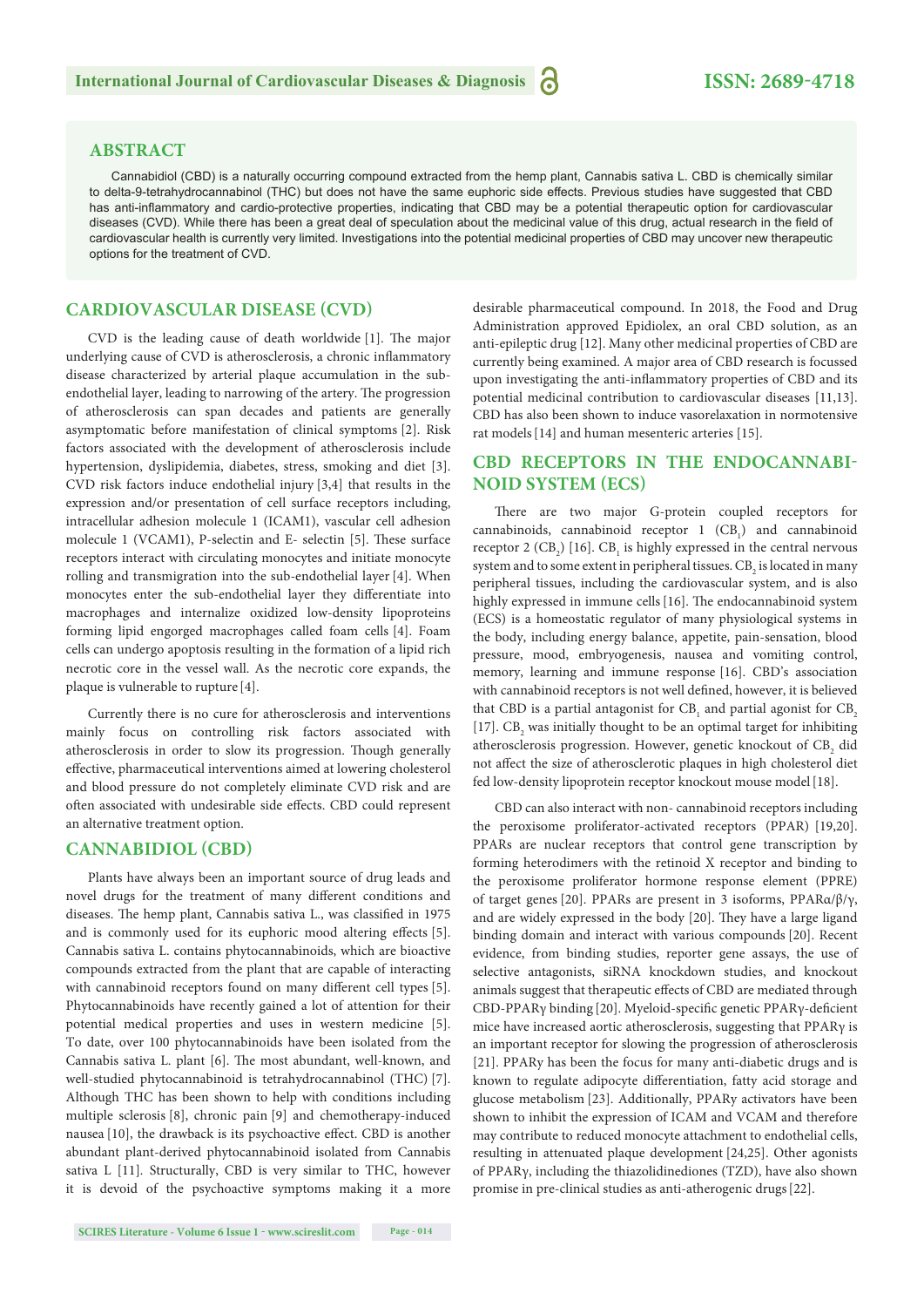#### **International Journal of Cardiovascular Diseases & Diagnosis 1 ISSN: 2689-4718**

#### **CBD AND ATHEROSCLEROSIS**

CBD has been approved for recreational and medical use in Canada and several States, and is currently being tested in the treatment of a plethora of diseases. One major advantage of CDB is that it appears to lack any major detrimental side effects. Despite the limited research on CBD and its effects on the vascular system and atherosclerosis, CBD is currently being marketed as a natural vasorelaxant compound with potential anti-atherogenic effects. A number of studies have discovered an anti-inflammatory and cardio-protective function of CBD when tested in animal models of diabetes [26,27], myocardial infarction [28] and stress[29]. However, the effects of CBD administration on atherosclerosis have not yet been definitively assessed. More research is required to explore the therapeutic potential of CDB in the treatment of atherosclerotic cardiovascular disease.

#### **ACKNOWLEDGEMENTS**

This work was supported by an operational grant from the Canadian Institutes for Health Research (PJT-166092). GHW is supported by an HSFC Ontario Mid-Career Investigator Award.

#### **REFERENCES**

- 1. Otsuka F, Yasuda S, Noguchi T, Ishibashi-Ueda H. Pathology of coronary atherosclerosis and thrombosis. Cardiovasc Diagn Ther. 2016 Aug;6(4):396- 408. doi: 10.21037/cdt.2016.06.01. PMID: 27500096; PMCID: PMC4960071.
- 2. Sanchis-Gomar F, Perez-Quilis C, Leischik R, Lucia A. Epidemiology of coronary heart disease and acute coronary syndrome. Ann Transl Med. 2016 Jul;4(13):256. doi: 10.21037/atm.2016.06.33. PMID: 27500157; PMCID: PMC4958723.
- 3. Lusis AJ. Atherosclerosis. Nature. 2000 Sep 14;407(6801):233-241. doi: 10.1038/35025203. PMID: 11001066; PMCID: PMC2826222.
- 4. Davignon J, Ganz P. Role of endothelial dysfunction in atherosclerosis. Circulation. 2004 Jun 15;109(23 Suppl 1):III27-32. doi: 10.1161/01. CIR.0000131515.03336.f8. PMID: 15198963.
- 5. Maule WJ. Medical uses of marijuana (Cannabis sativa): fact or fallacy? Br J Biomed Sci. 2015;72(2):85-91. doi: 10.1080/09674845.2015.11666802. PMID: 26126326.
- 6. Chandra S, Lata H, Khan IA, Elsohly MA. Cannabis sativa L.: Botany and Horticulture. Cannabis Sativa L. - Botany and Biotechnology 2017;79–100. https://link.springer.com/chapter/10.1007/978-3-319-54564-6\_3
- 7. Singla S, Sachdeva R, Mehta JL. Cannabinoids and atherosclerotic coronary heart disease. Clin Cardiol. 2012 Jun;35(6):329-335. doi: 10.1002/clc.21962. Epub 2012 Jan 25. PMID: 22278660; PMCID: PMC6652534.
- 8. Nielsen S, Germanos R, Weier M, Pollard J, Degenhardt L, Hall W, Buckley N, Farrell M. The Use of Cannabis and Cannabinoids in Treating Symptoms of Multiple Sclerosis: a Systematic Review of Reviews. Curr Neurol Neurosci Rep. 2018 Feb 13;18(2):8. doi: 10.1007/s11910-018-0814-x. PMID: 29442178.
- 9. Lynch ME, Campbell F. Cannabinoids for treatment of chronic non-cancer pain; a systematic review of randomized trials. Br J Clin Pharmacol. 2011 Nov;72(5):735-744. doi: 10.1111/j.1365-2125.2011.03970.x. PMID: 21426373; PMCID: PMC3243008.
- 10. Badowski ME. A review of oral cannabinoids and medical marijuana for the treatment of chemotherapy-induced nausea and vomiting: a focus on pharmacokinetic variability and pharmacodynamics. Cancer Chemother Pharmacol. 2017 Sep;80(3):441-449. doi: 10.1007/s00280-017-3387-5. Epub 2017 Aug 5. PMID: 28780725; PMCID: PMC5573753.
- 11. Stanley CP, Hind WH, O'Sullivan SE. Is the cardiovascular system a therapeutic target for cannabidiol? Br J Clin Pharmacol. 2013 Feb;75(2):313- 322. doi: 10.1111/j.1365-2125.2012.04351.x. PMID: 22670794; PMCID: PMC3579247.
- 12. Lazaridis D, Eraikhuemen N, Williams K, Lovince J. Treatment of Seizures Associated with Lennox-Gastaut and Dravet Syndromes: A Focus on Cannabidiol Oral Solution. P T. 2019 May;44(5):255-266. PMID: 31080333; PMCID: PMC6487974.
- 13. Burstein S. Cannabidiol (CBD) and its analogs: a review of their effects on inflammation. Bioorg Med Chem. 2015 Apr 1;23(7):1377-1385. doi: 10.1016/j. bmc.2015.01.059. Epub 2015 Feb 7. PMID: 25703248.
- 14. Wheal AJ, Cipriano M, Fowler CJ, Randall MD, O'Sullivan SE. Cannabidiol improves vasorelaxation in Zucker diabetic fatty rats through cyclooxygenase activation. J Pharmacol Exp Ther. 2014 Nov;351(2):457-466. doi: 10.1124/ jpet.114.217125. Epub 2014 Sep 11. PMID: 25212218.
- 15. Stanley CP, Hind WH, Tufarelli C, O'Sullivan SE. Cannabidiol causes endothelium-dependent vasorelaxation of human mesenteric arteries via CB1 activation. Cardiovasc Res. 2015 Sep 1;107(4):568-578. doi: 10.1093/ cvr/cvv179. Epub 2015 Jun 19. PMID: 26092099; PMCID: PMC4540144.
- 16. Zou S, Kumar U. Cannabinoid Receptors and the Endocannabinoid System: Signaling and Function in the Central Nervous System. Int J Mol Sci. 2018 Mar 13;19(3):833. doi: 10.3390/ijms19030833. PMID: 29533978; PMCID: PMC5877694.
- 17. World Health Organization. CANNABIDIOL (CBD) Critical Review Report. 2018. https://www.drperlmutter.com/study/cannabidiol-cbd-critical-reviewreport/
- 18. Willecke F, Zeschky K, Ortiz Rodriguez A, Colberg C, Auwärter V, Kneisel S, Hutter M, Lozhkin A, Hoppe N, Wolf D, von zur Mühlen C, Moser M, Hilgendorf I, Bode C, Zirlik A. Cannabinoid receptor 2 signaling does not modulate atherogenesis in mice. PLoS One. 2011 Apr 26;6(4):e19405. doi: 10.1371/journal.pone.0019405. PMID: 21541300; PMCID: PMC3082575.
- 19. O'Sullivan SE, Kendall DA, Randall MD. Time-dependent vascular effects of Endocannabinoids mediated by peroxisome proliferator-activated receptor gamma (PPARγ). PPAR Res. 2009;2009:425289. doi: 10.1155/2009/425289. Epub 2009 Apr 29. PMID: 19421417; PMCID: PMC2676321.
- 20. O'Sullivan SE. An update on PPAR activation by cannabinoids. Br J Pharmacol. 2016 Jun;173(12):1899-1910. doi: 10.1111/bph.13497. Epub 2016 May 19. PMID: 27077495; PMCID: PMC4882496.
- 21. Babaev VR, Yancey PG, Ryzhov SV, Kon V, Breyer MD, Magnuson MA, Fazio S, Linton MF. Conditional knockout of macrophage PPARgamma increases atherosclerosis in C57BL/6 and low-density lipoprotein receptordeficient mice. Arterioscler Thromb Vasc Biol. 2005 Aug;25(8):1647-1653. doi: 10.1161/01.ATV.0000173413.31789.1a. Epub 2005 Jun 9. PMID: 15947238.
- 22. Chen Z, Ishibashi S, Perrey S, Osuga Ji, Gotoda T, Kitamine T, Tamura Y, Okazaki H, Yahagi N, Iizuka Y, Shionoiri F, Ohashi K, Harada K, Shimano H, Nagai R, Yamada N. Troglitazone inhibits atherosclerosis in apolipoprotein E-knockout mice: pleiotropic effects on CD36 expression and HDL. Arterioscler Thromb Vasc Biol. 2001 Mar;21(3):372-377. doi: 10.1161/01. atv.21.3.372. PMID: 11231916.
- 23. Tyagi S, Gupta P, Saini AS, Kaushal C, Sharma S. The peroxisome proliferator-activated receptor: A family of nuclear receptors role in various diseases. J Adv Pharm Technol Res. 2011 Oct;2(4):236-240. doi: 10.4103/2231-4040.90879. PMID: 22247890; PMCID: PMC3255347.
- 24. Duval C, Chinetti G, Trottein F, Fruchart JC, Staels B. The role of PPARs in atherosclerosis. Trends Mol Med. 2002 Sep;8(9):422-430. doi: 10.1016/ s1471-4914(02)02385-7. PMID: 12223313.
- 25. Pasceri V, Wu HD, Willerson JT, Yeh ET. Modulation of vascular inflammation in vitro and in vivo by peroxisome proliferator-activated receptor-gamma activators. Circulation. 2000 Jan 25;101(3):235-8. doi: 10.1161/01. cir.101.3.235. PMID: 10645917.
- 26. Rajesh M, Mukhopadhyay P, Bátkai S, Haskó G, Liaudet L, Drel VR, Obrosova IG, Pacher P. Cannabidiol attenuates high glucose-induced endothelial cell inflammatory response and barrier disruption. Am J Physiol Heart Circ Physiol. 2007 Jul;293(1):H610-619. doi: 10.1152/ajpheart.00236.2007. Epub 2007 Mar 23. PMID: 17384130; PMCID: PMC2228254.
- 27. El-Remessy AB, Al-Shabrawey M, Khalifa Y, Tsai NT, Caldwell RB, Liou GI. Neuroprotective and blood-retinal barrier-preserving effects of cannabidiol in